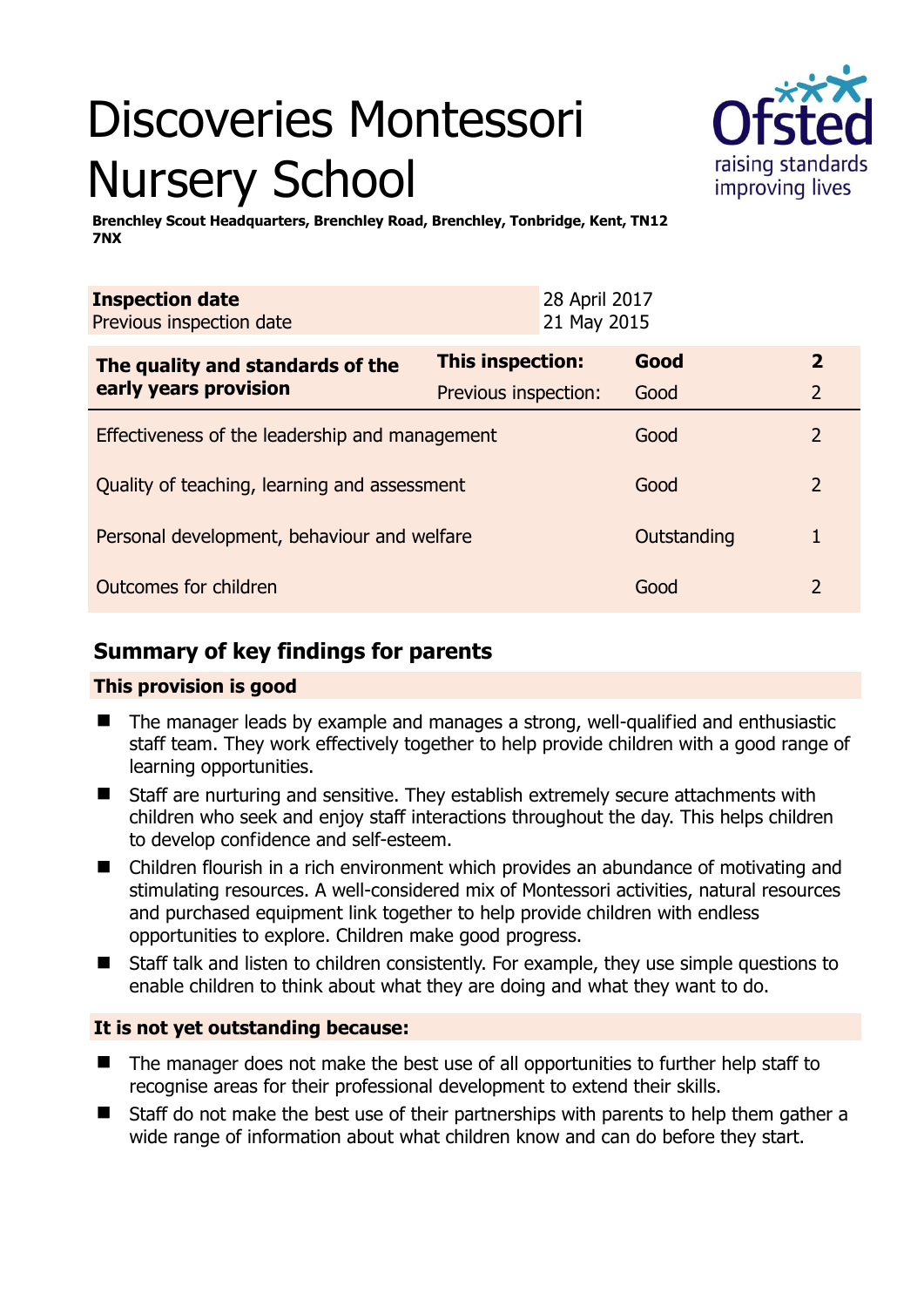## **What the setting needs to do to improve further**

#### **To further improve the quality of the early years provision the provider should:**

- make greater use of opportunities to further help staff extend their knowledge and skills
- build further on partnerships with parents to gain a wider range of information about what children know and can do when they start.

## **Inspection activities**

- The inspector observed staff and child interactions within the indoor space and outdoor environment.
- $\blacksquare$  The inspector gained the views of parents.
- The inspector viewed documentation, including safeguarding policies and procedures, staff records and children's developmental records.
- The inspector talked to staff about how they supported children's development.
- The inspector carried out a joint observation with the nursery manager to focus on staff and child interactions.

# **Inspector**

Amanda Vidler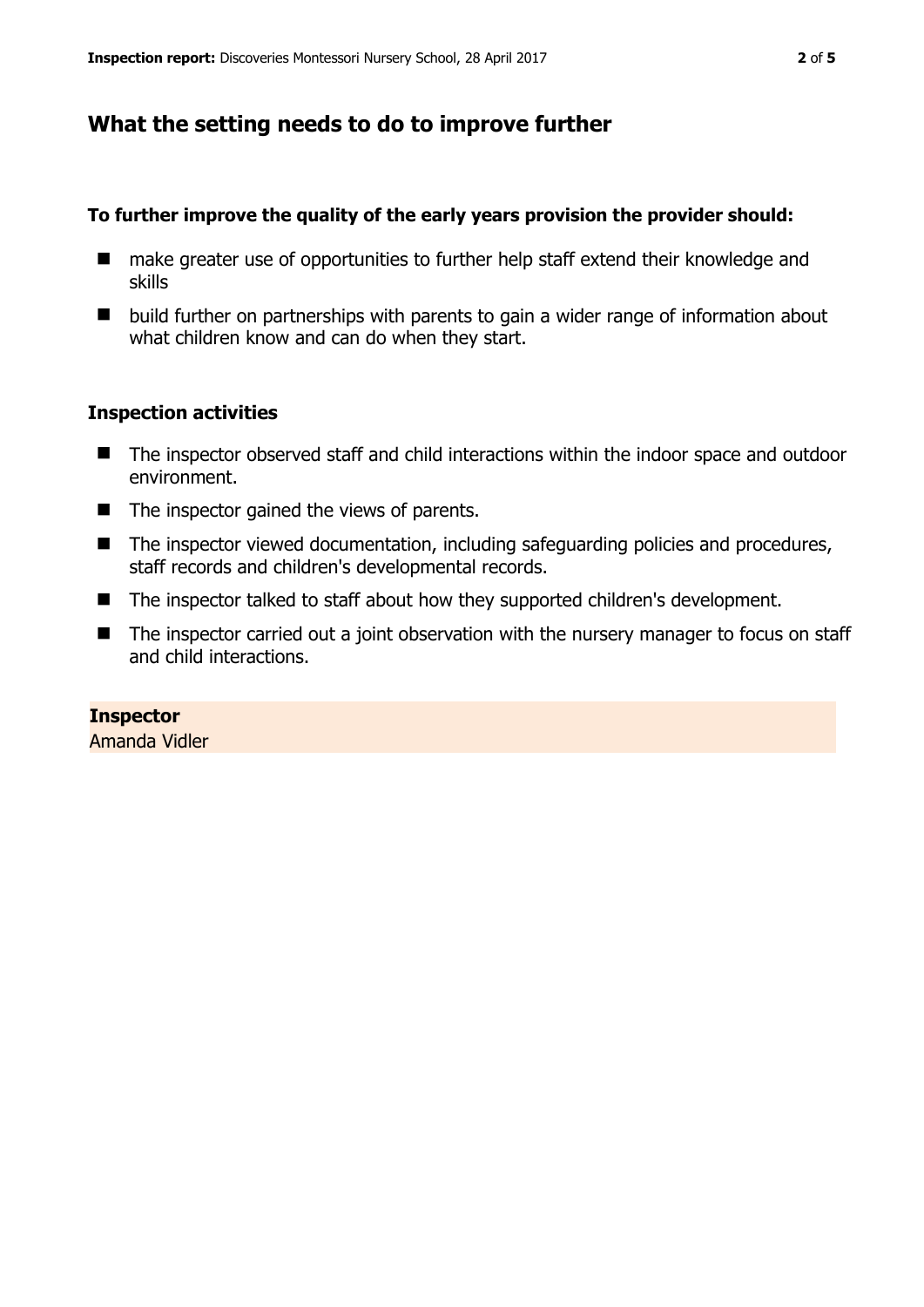## **Inspection findings**

## **Effectiveness of the leadership and management is good**

Safeguarding is effective. The manager ensures that staff are confident in recognising and recording concerns, such as a change in a child's behaviour. They follow well-developed policies to report any concerns and work closely with other professionals to help keep children safe and protected. The manager works with the staff and parents to consider and effectively evaluate aspects of their practice. She welcomes feedback from other professionals, which she uses to help her to review and implement relevant changes to ensure that all children are fully supported. The manager oversees the monitoring of children's progress both individually and within specific groups. She quickly recognises any children who need additional support to help them catch up.

## **Quality of teaching, learning and assessment is good**

Staff complete accurate observations of children's play, which helps them to recognise their achievements and assess children's progress. Staff identify children who need extra support in specific areas, such as communication and language. They provide many opportunities for children to catch up. For example, staff consistently repeat back what children say and extend words to help children form simple sentences. A daily exchange of information enables staff to help parents to support their children's development at home further and helps to provide a consistent approach.

## **Personal development, behaviour and welfare are outstanding**

Children are extremely respectful of those around them and play cooperatively with their peers. Staff are highly skilled at offering advice and using simple questions to help children consider how to manage their own and others' behaviour and safety. For example, staff's use of questions leads children to reflect on and consider how to change their game to develop new ways to play. Children are supported exceptionally well to learn about where food comes from and how food can help to keep them healthy. For example, children were actively involved in growing pumpkins from seeds and making healthy pumpkin soup for snack time.

## **Outcomes for children are good**

All children progress well, including those who need additional support. They have plenty of opportunities to develop and practise key skills. For example, children wash up their plates after snack time and show pride in their achievements. This helps children develop their independence and self-care skills. Children are keen, enthusiastic learners who enjoy challenge and persevere with simple tasks. These skills help children to confidently move on to their next stage of learning.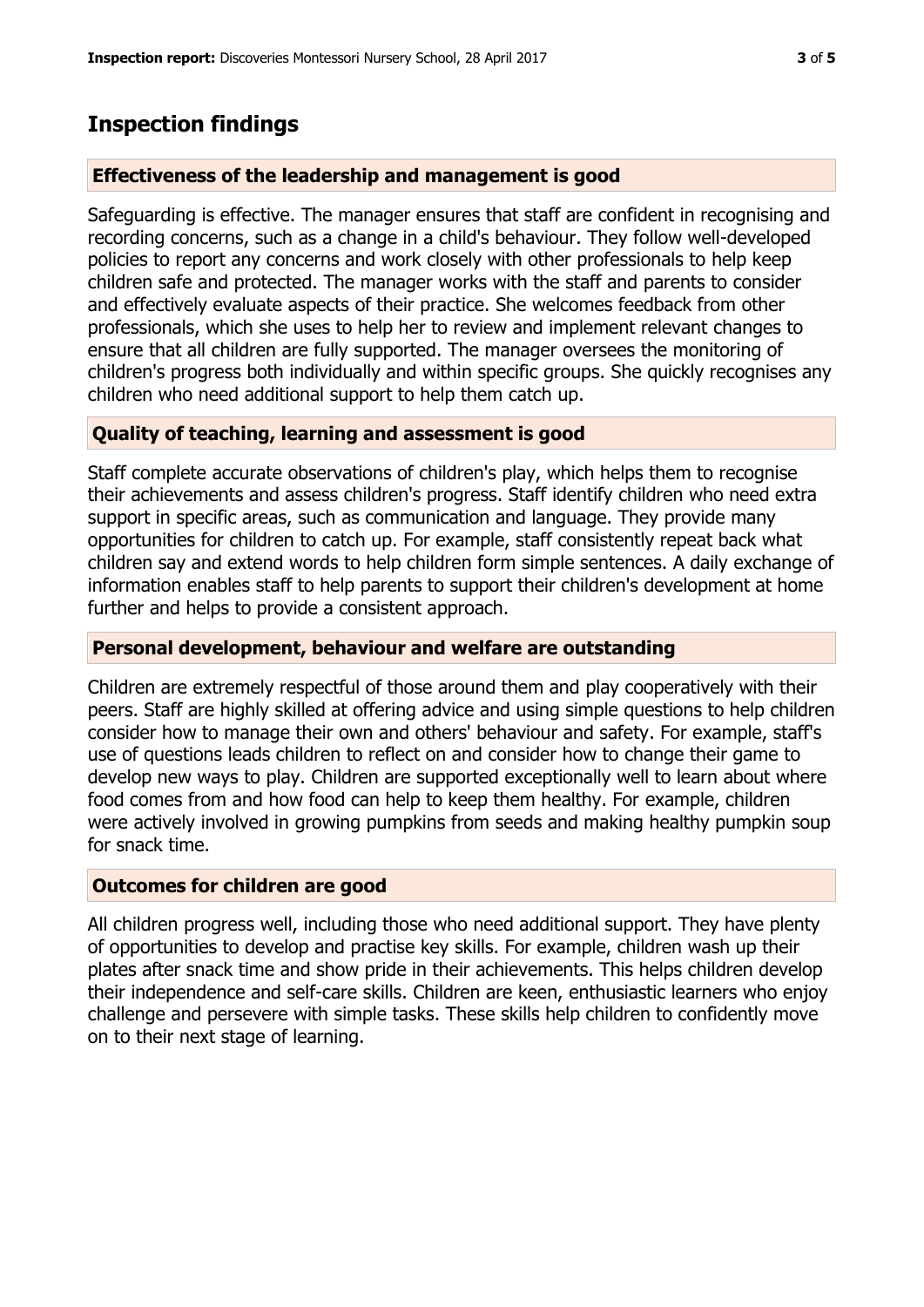# **Setting details**

| Unique reference number                             | 127146                                                                               |  |
|-----------------------------------------------------|--------------------------------------------------------------------------------------|--|
| <b>Local authority</b>                              | Kent                                                                                 |  |
| <b>Inspection number</b>                            | 1089332                                                                              |  |
| <b>Type of provision</b>                            | Full-time provision                                                                  |  |
| Day care type                                       | Childcare - Non-Domestic                                                             |  |
| <b>Registers</b>                                    | Early Years Register, Compulsory Childcare<br>Register, Voluntary Childcare Register |  |
| Age range of children                               | $2 - 4$                                                                              |  |
| <b>Total number of places</b>                       | 20                                                                                   |  |
| Number of children on roll                          | 34                                                                                   |  |
| Name of registered person                           | Sandra Elizabeth Fisher                                                              |  |
| <b>Registered person unique</b><br>reference number | RP512460                                                                             |  |
| <b>Date of previous inspection</b>                  | 21 May 2015                                                                          |  |
| <b>Telephone number</b>                             | 07971289867                                                                          |  |

Discoveries Montessori Nursery School registered in 1999. It is located in Brenchley, Kent. The nursery is open each weekday from 9am to 3pm during school term times. The nursery employs seven staff, all of whom have appropriate early years qualifications. The manager and three other staff have relevant level 4 qualifications. The nursery is in receipt of funding to provide free early education for children aged two, three and four years. The nursery adopts the Montessori approach.

This inspection was carried out by Ofsted under sections 49 and 50 of the Childcare Act 2006 on the quality and standards of provision that is registered on the Early Years Register. The registered person must ensure that this provision complies with the statutory framework for children's learning, development and care, known as the early years foundation stage.

Any complaints about the inspection or the report should be made following the procedures set out in the guidance 'Complaints procedure: raising concerns and making complaints about Ofsted', which is available from Ofsted's website: www.gov.uk/government/organisations/ofsted. If you would like Ofsted to send you a copy of the guidance, please telephone 0300 123 4234, or email enquiries@ofsted.gov.uk.